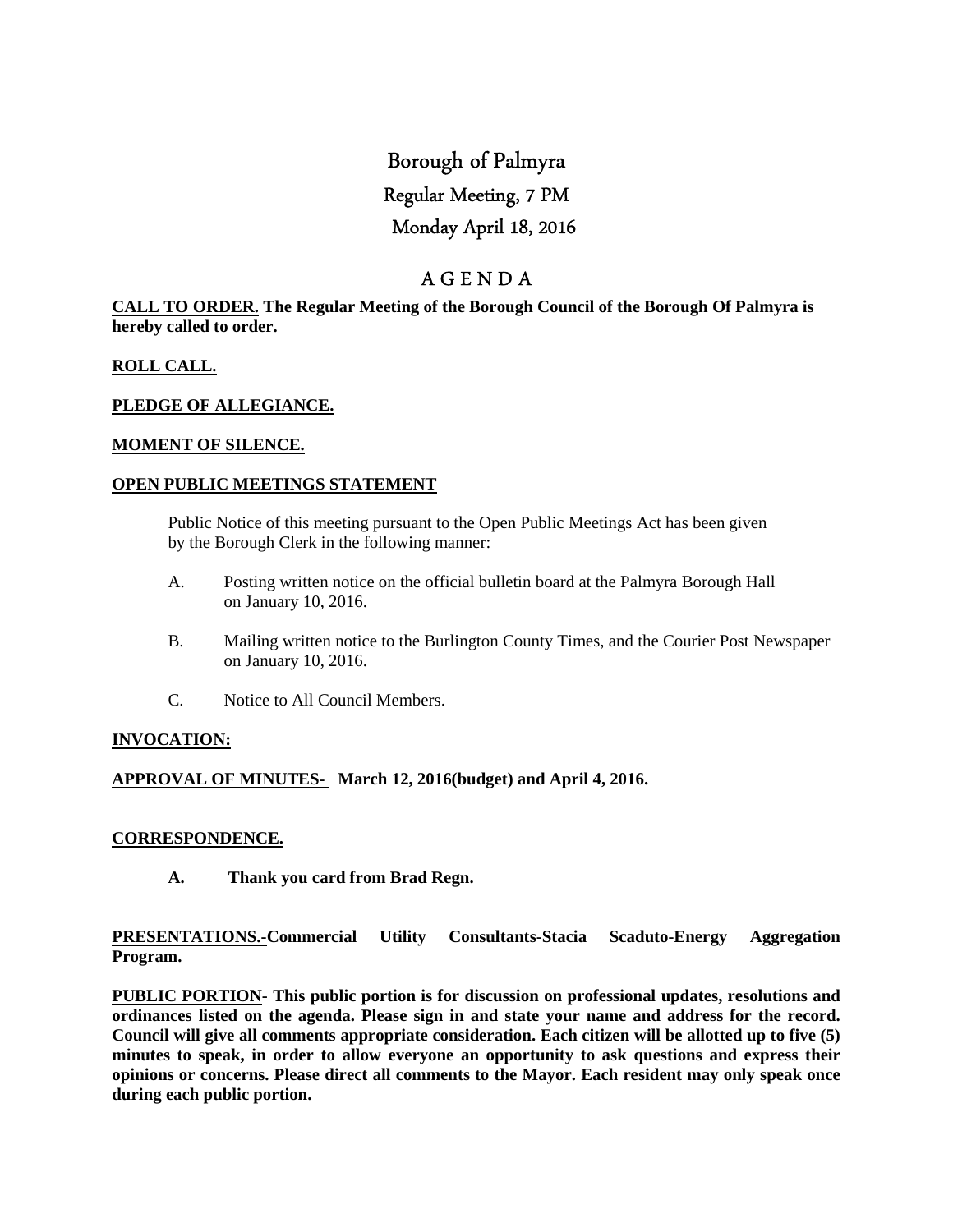# **ORDINANCES ON SECOND READING. (public hearing).**

- **A. Ordinance 2016-3, An Ordinance To Exceed Municipal Budget Appropriation Limits And To Establish A CAP Bank (N.J.S.A. 40A:4-45.14).**
- **B. Ordinance 2016-4, An Ordinance of the Borough Of Palmyra by Which The Borough Becomes A Member Of The Burlington County Energy Aggregation Program.**

# **PUBLIC HEARING ON 2016 BUDGET.**

- **A. Resolution 2016-118, Resolution To Read Budget By Title Only.**
- **B. Resolution 2016-119, Resolution Approving Self-Examination Of 2016 Budget.**

**RESOLUTIONS. Consent Agenda- Resolution 2016-120-Resolution 2016- will be enacted as a single motion, if any resolution needs additional discussion it will be removed from the consent agenda and voted on separately.** 

- **A. Resolution 2016-120, Resolution Of Subordination Of Mortgage For RCA Program.**
- **B. Resolution 2016-121, Resolution Of The Borough Of Palmyra Supporting The Formation Of The TriBoro Chapter Of The Burlington County Regional Chamber Of Commerce To Foster Business Relationships Of Those Business In Palmyra, Riverton and Cinnaminson and To Foster Business Promotion Of These Businesses Throughout Burlington County And Region.**
- **C. Resolution 2016-122, Resolution Extending the Due Date For 2016 First Half Commercial Sewer Charges.**
- **D. Resolution 2016-123, Resolution Approving The Payment Of Bills For March, 2016 In The Amount Of \$1,822,541.03.**
- **E. Resolution 2016-124, Resolution Authorizing A Settlement And Approval Of General Releases In JGSC Group LLC vs. Borough Of Palmyra, et.al., Docket #Bur-L-1264-13.**
- **F. Resolution 2016-125, Resolution Rescinding Resolution 2016-113, Resolution Of Award For Engineering Services To Maser Consulting For Lunch Room Improvements.**

# **COMMUNITY SPOTLIGHT.**

- **A. Rabies Clinic-April 23 1pm-3pm**
- **B. Palmyra Day-April 30th**
- **C. 30 Mayors/30 Developers Seminar.**
- **D. Youth Summit.**

# **DISCUSSION ITEMS.**

- **A. West 4th Street update.**
- **B. SRO update**
- **C. Operating Agreements.**
- **D. COAH/Affordable Housing Planning Sub-committee.**
- **E. Broad Street sign.**

# **ADMINISTRATOR REPORT.**